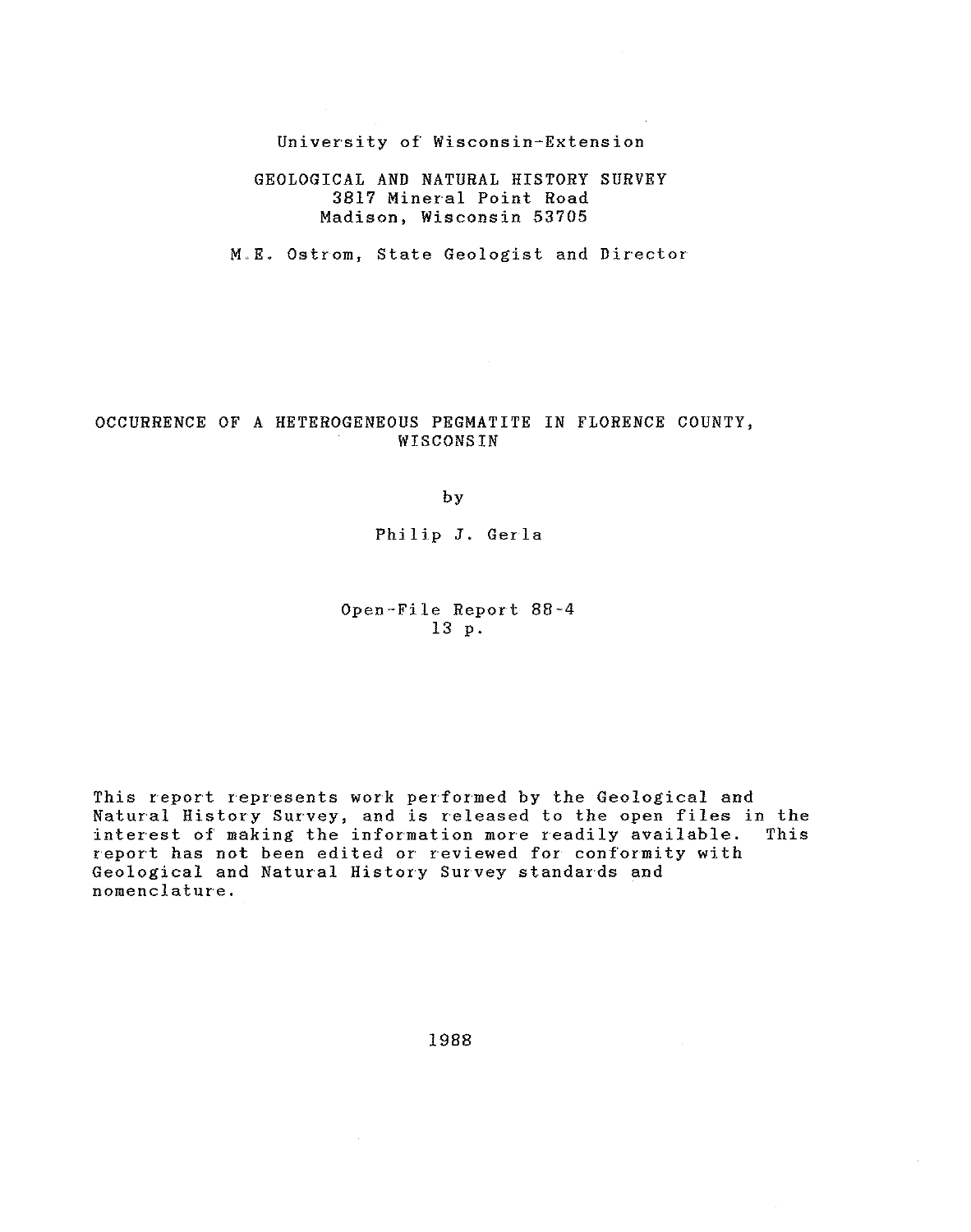# **Occur'rence of a Heter-ogeneous Pegmatite**

**in Flor-ence County, Wisconsin** 

Philip J. Gerla

Department of Geology and Geological Engineering University of North Dakota Box 8068, University Station Grand Forks, North Dakota 58202

 $\sim$ 

 $\sim$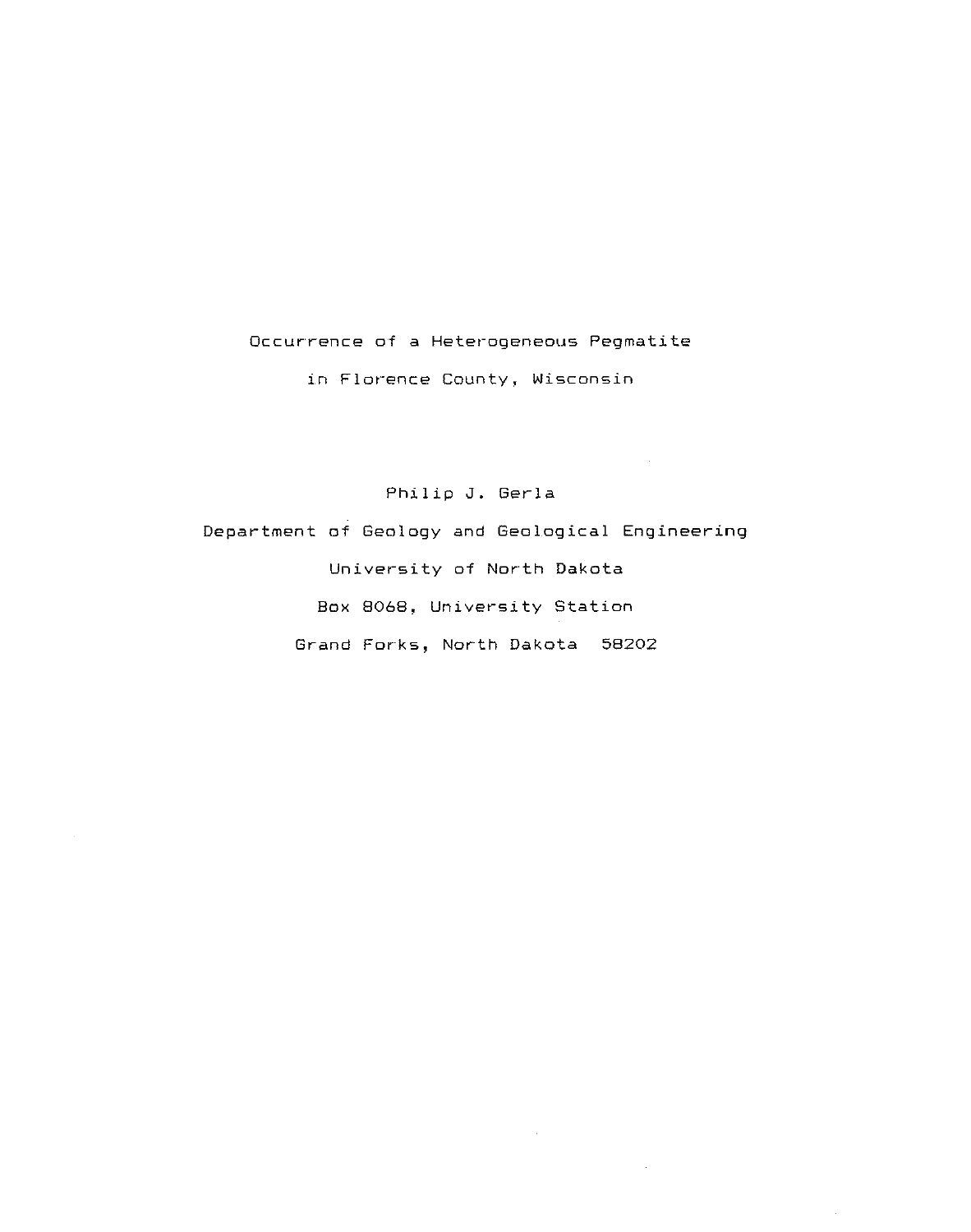## ABSTRACT

A mineralogically and texturally zoned pegmatite dike approximately 1.5 meters thick and exposed for' more than 50 meters along strike occurs southwest of Florence, Wisconsin. The pegmatite contains pink and green tourmaline (elbaite), spodumene, lepidolite, and beryl in association with more common coarsely crystalline quartz, microcline, and albite. The dike semi-discordantly intrudes metavolcanic rocks of the 1.9 b.y. old Quinnesec Formation and is probably related to the 1.8 b.y. old Hoskins Lake Granite, a nearby pluton emplaced during or immediately following the Penokean Orogeny. No other similar pegmatites are known to occur in the vicinity.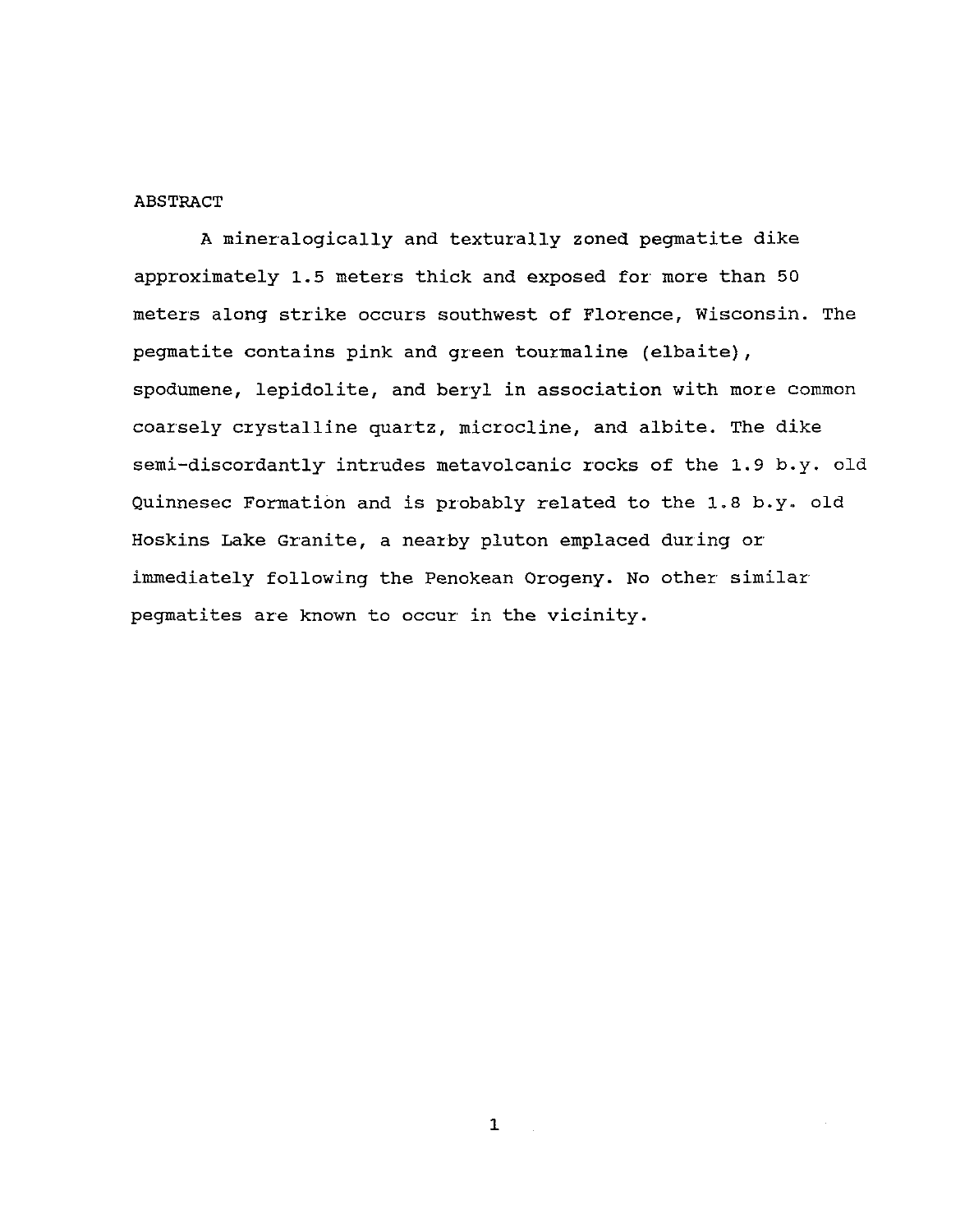## INTRODUCTION

Dutton (1971) reported the occurrence of pink tourmaline (variety elbaite) in a pegmatite dike located a short distance west of the Pine River in Fern Township, section 22, T.39N., R.17E., Florence County, Wisconsin. Re-examination and detailed mapping reveal that the pegmatite is zoned and contains a mineral suite that is characteristic of a heterogeneous or complex pegmatite. The Pine River pegmatite is apparently the first known occurrence of this important. class of pegmatites in the Penokean orogenic belt of the upper midwestern United states.

Pegmatites are very coarsely crystalline tabular or irregular granitic intrusions formed when late-stage, water-rich magmas migrate from larger magma bodies and crystallize. Guilbert and Park (1986) classify pegmatites as homogeneous or heterogeneous. The more common homogeneous pegmatites are generally unzoned and consist solely of quartz, alkali feldspar, with lesser amounts of muscovite, black tourmaline (schrolite) and almandite/spessartite garnet. In contrast, heterogeneous pegmatites, including the Pine RiVer pegmatite, contain relatively high concentrations of large-ion lithophile elements and gaseous constituents including Li, Be, Zr, Nb, Mo, Sn, Ta, W, Th, U, S, F, and Cl. These elements are incompatible with common igneous rock-forming minerals and are partitioned during magmatic differentiation into deep-seated residual water-rich melts at the end stages of magma crystallization (Best, 1982). Heterogeneous pegmatites are commonly mineralogically zoned and usually found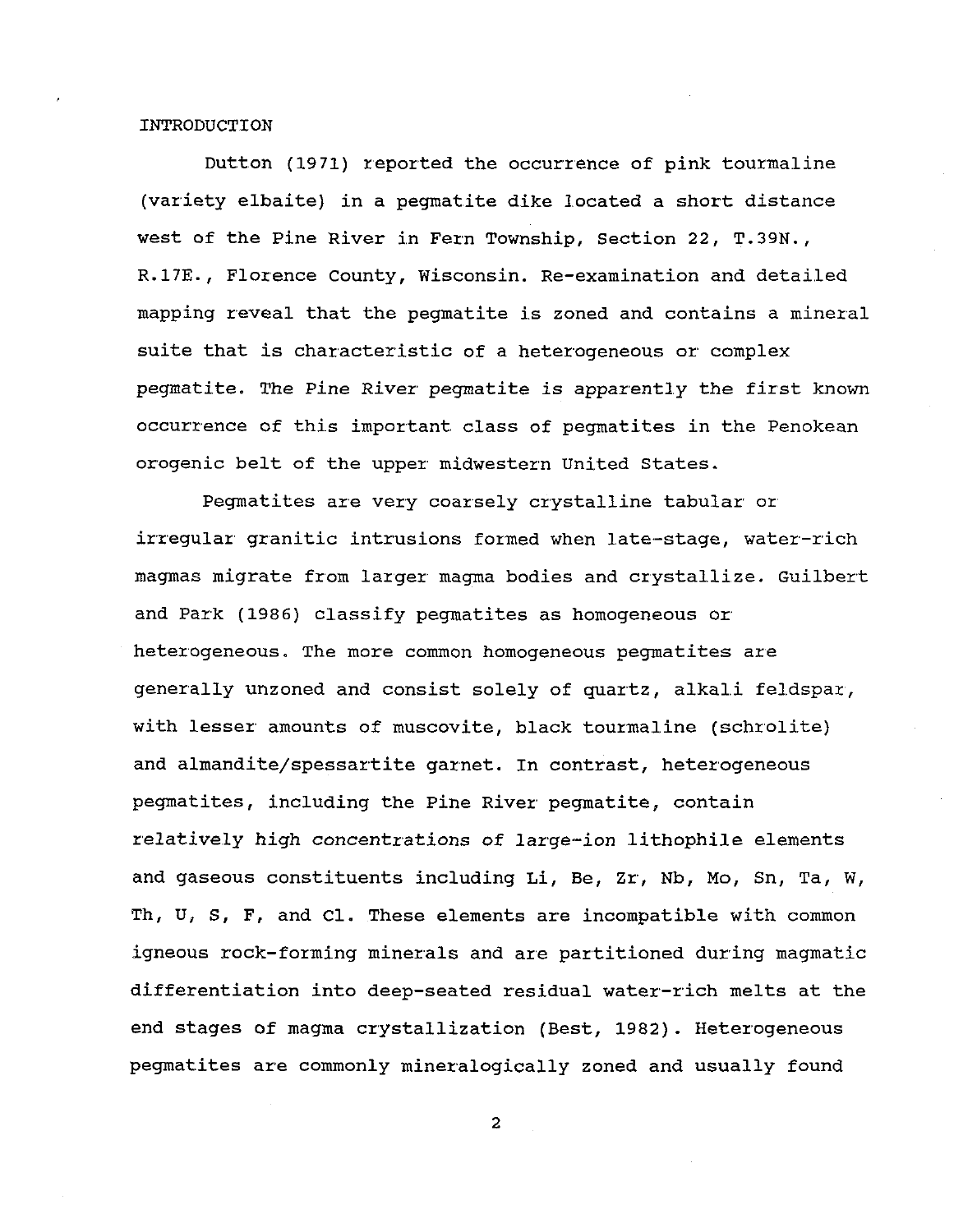intruding plutons and host country rock in deeply eroded orogenic belts. Heterogeneous pegmatites are a source of gems, mica, feldspar, and ores of rare earth elements.

## **DESCRIPTION**

Most of the Pine River' pegmatite consists of both coarse and aplitic quartz and gray microcline. Tourmaline is common and found in a variety of colors including pink, green, blue-green, and black. Occasionally tourmaline is bi-colored with a green outer zone on a pink interior. Several other unusual minerals characteristic of heterogeneous pegmatites have been identified in the Pine River dike (Table). Spodumene, a lithium pyroxenoid, occurs in translucent white, clear, and pink (kunzite) splintery masses. Smaller quantities of apatite, beryl, columbitetantalite, and lepidolite occur in association with tourmaline.

The pegmatite varies from less than 10 centimeters to more than 1.5 meters thick (Figure 2). At least 3 distinct texturalmineralogical zones are present within the pegmatite. At the margins of the pegmatite, coarse pink tourmaline, generally oriented with the crystallographic c-axis perpendicular' to the walls of the dike, are set in an aplitic quartz-alkali feldspar matrix (Figure 3). within a few centimeters of the wall of the pegmatite, tourmaline becomes less abundant, but does occur in bi-colored crystals up to 1. centimeter in diameter. The second zone has an aplitic groundmass associated with lepidolite, anhedral quartz, and alkali feldspar phenocrysts. At the center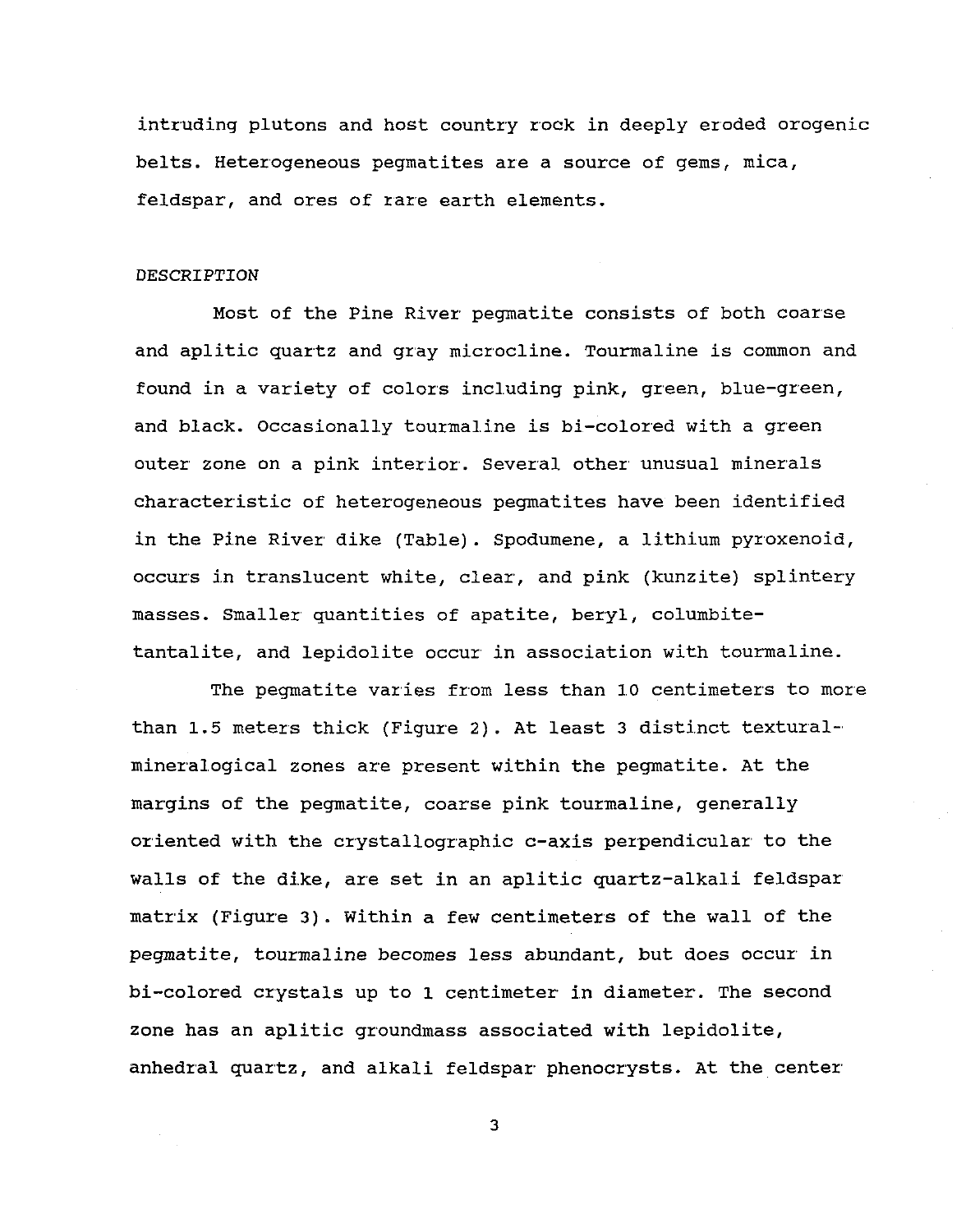of the dike, a third zone consisting of coarse masses of gray microcline and quartz occur with occasional masses of spodumene and albite (variety cleavelandite). Textural and mineralogical zonation is symmetrical on either side of the center and is generally consistent through the entire length of the pegmatite dike. No apparent alteration of the host rock at the margins of the pegmatite has occurred.

The *Pine* River pegmatite is exposed for a length of approximately 50 meters and semi-discordantly intrudes intensely deformed quartz sericite schist, pyritic schist, and amphibolite (Fig. 2). The host rocks near the pegmatite are isoclinally folded and exhibit strong axial plane foliation that strikes approximately  $N.10^{\circ}$ W. and dips about 65 degrees to the west. Fold axes appear to plunge steeply to the north. No other' pegmatites occur in the immediate area, although a small exposure of identical pegmatite, presumably the continuation of the main part for the pegmatite body, occurs about 100 meters south of the main mass. Hence, the pegmatite dike appears to have a minimum length of 150 meters.

# REGIONAL GEOLOGICAL SETTING

The Pine River pegmatite is located within the southeastnorthwest trending Quinnesec Formation metavolcanic belt (Fig. 1). The gneisses and schists of the belt were originally deposited approximately 1. 85 to 1. 9 billion years ago and were deformed during the Penokean Orogeny, a major mountain building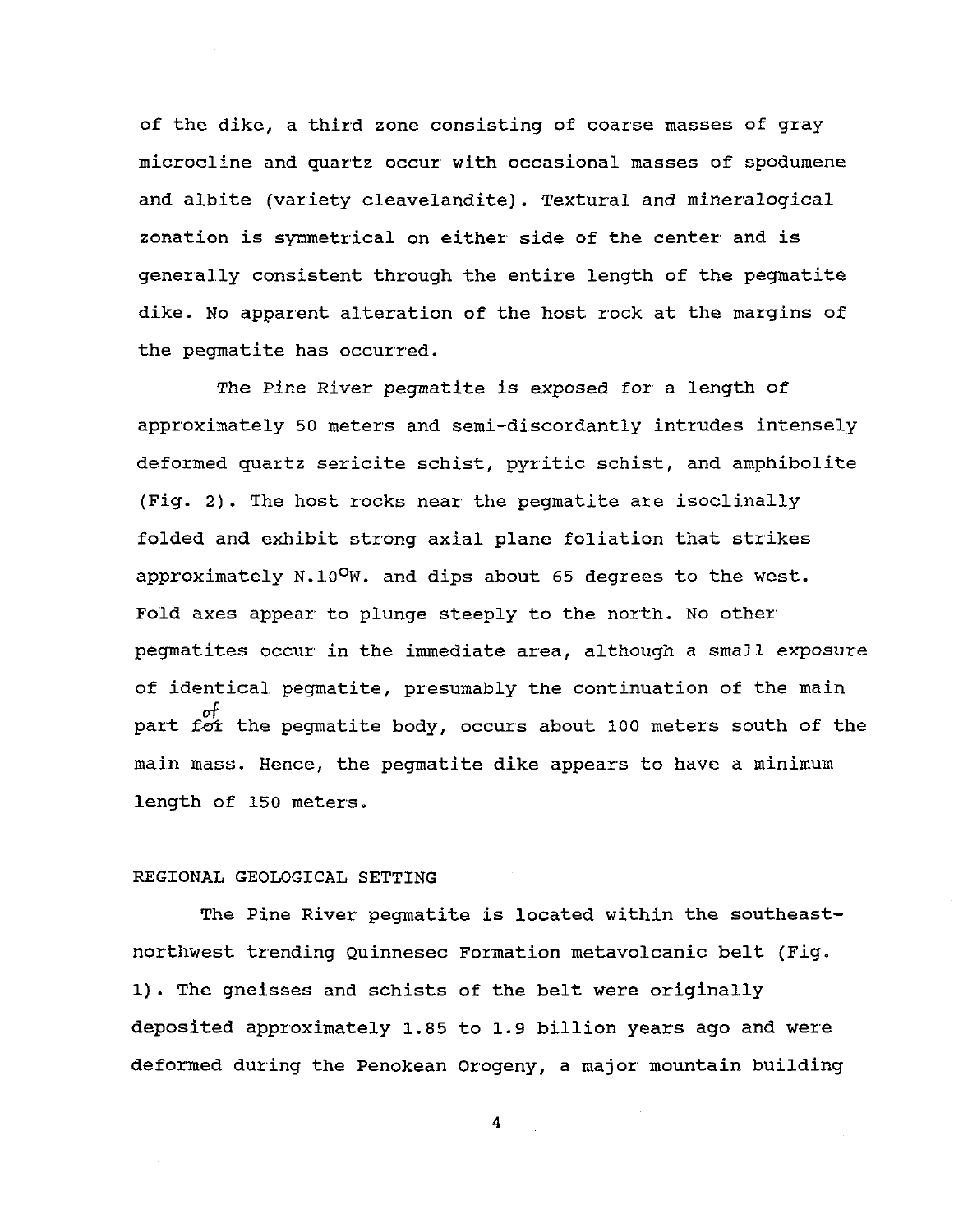event in the upper midwest that occurred about 1.8 billion years ago (Van Schmus, 1980). Approximately two kilometers north of the pegmatite lies the Niagara Fault, a major structural feature that separates the rocks of the Quinnesec belt from metamorphic rocks of the Marquette supergroup (Michigamme slate) to the north. The abrupt change in lithology and structural character across the fault suggests that the Niagara Fault was active following the Penokean Orogeny and has accommodated sufficient displacement to bring crustal blocks of different character in contact with one another. The nature of the Niagara Fault is not well understood at the present time.

During and immediately following the Penokean Orogeny, the Quinnesec belt was intruded by calc-alkaline granitic magmas. One of the intrusions, the Hoskins Lake Granite (Cain, 1962), isotopically-dated at 1.8 billion years, is exposed several kilometers to the southeast of the pegmatite (Fig. 1) and is associated with numerous homogeneous pegmatites. In at least one area these pegmatites contain small quantities of tourmaline, garnet, molybdenite, and other sulfides (Greenberg, 1983). Presumably, the Pine River pegmatite is an outlier of the Hoskins Lake Granite (Dutton, 1971), although additional Penokean-age plutons may have occurred immediately north of the Niagara Fault, but have been displaced far from their original position.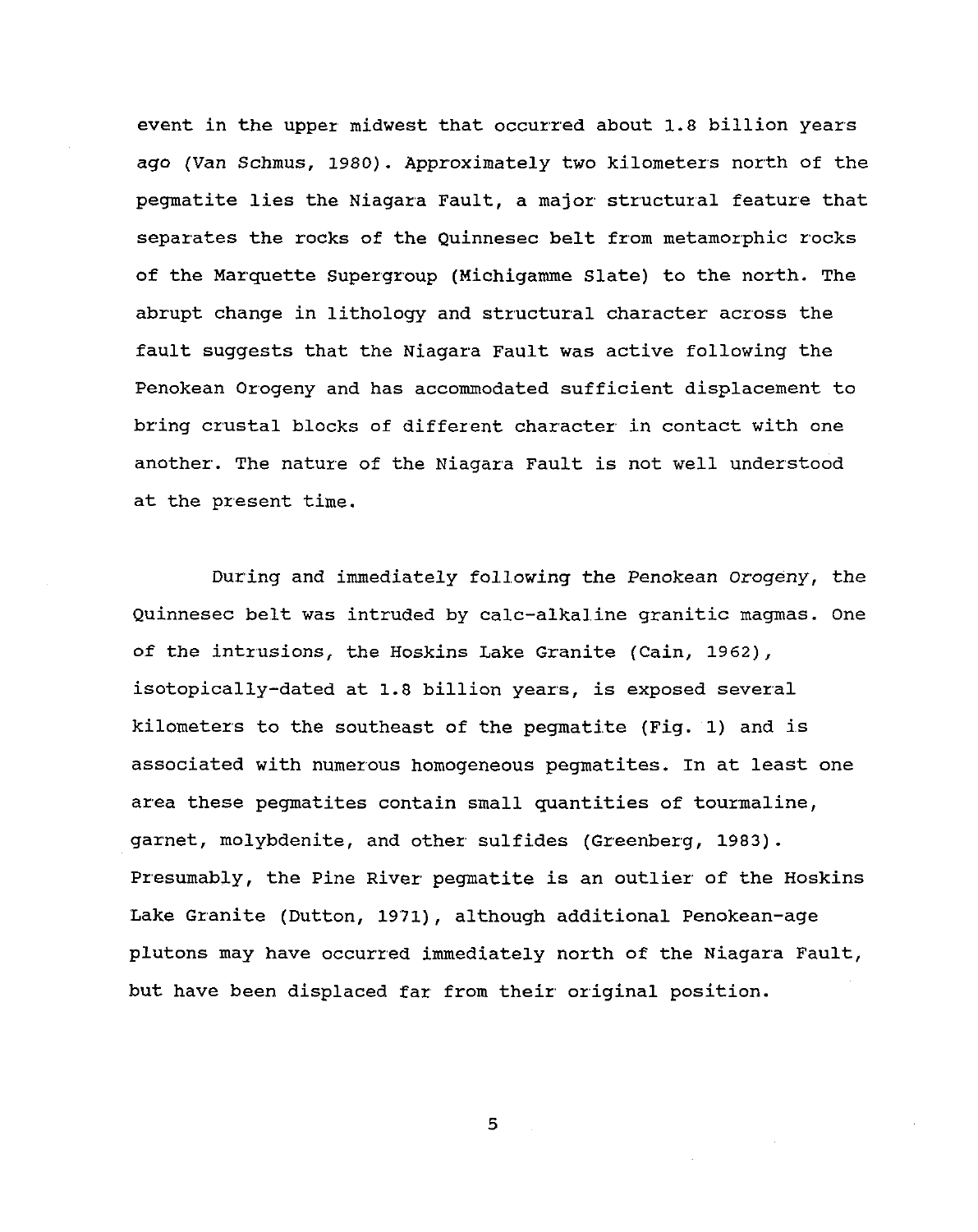## **SIGNIFICANCE**

The Pine River pegmatite is similar in size, shape, and mineralogy to several of the famous gem tourmaline-producing dikes of the Pala and Mesa Grande, California districts (Jahns, 1979), although most of the gem-grade tourmaline from Pala is obtained from original gas cavities or "pockets" that formed in the pegmatite dUring crystallization. No similar cavities are exposed in the Pine River dike.

An unusual characteristic of the Pine River pegmatite is that it is not associated with other similar heterogeneous pegmatite dikes. Generally, pegmatites in other areas occur in association with numerous other dikes all related to a particular structural feature and host pluton (examples include Pala, White Mountains, New Hampshire, Albemarle, North Carolina, Black Hills, South Dakota, etc.). It is therefore likely that additional heterogeneous pegmatites occur beneath glacial cover, or, at one time, occurred in the terrain displaced by the Niagara Fault.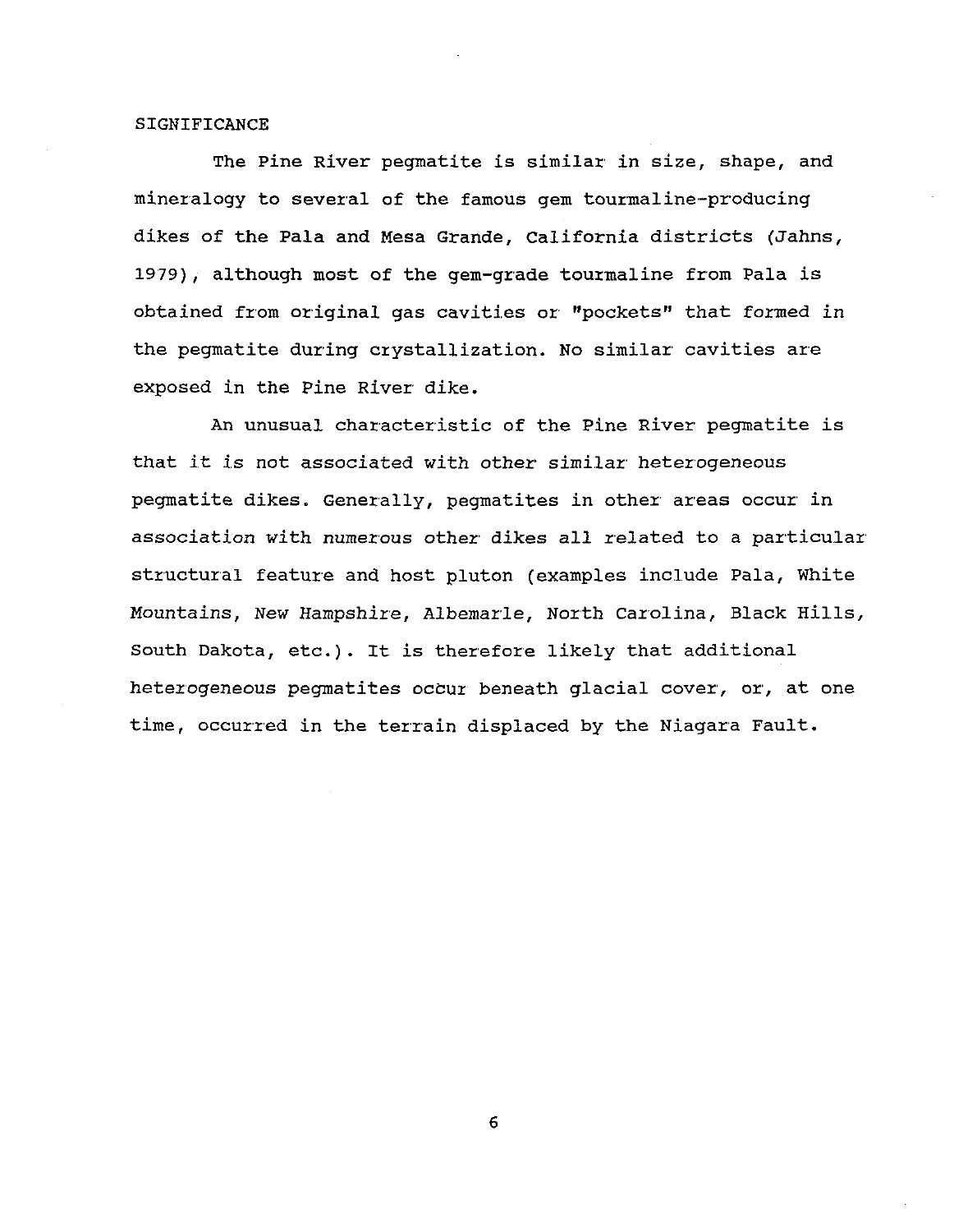Table. Minerals identified in the Pine River pegmatite (in order of approximate decreasing abundance)

| quartz                      | Si0 <sub>2</sub>                                               |
|-----------------------------|----------------------------------------------------------------|
| microcline                  | $(K, Na)$ AlSi <sub>3</sub> O <sub>8</sub>                     |
| tourmaline                  | (Na, Ca) (Li, Mg, Al) (Al, Fe, Mn) $6^-$                       |
| (var. schrolite)            | $(BO_3)$ <sub>3</sub> $(Si_6O_{18})$ $(O, OH, F)$ <sub>4</sub> |
| (var. elbaite)              |                                                                |
| muscovite                   | $KAI2 (Alsi3O10) (OH) 2$                                       |
| lepidolite                  | $K(Li, Al)_{2-3}(AlSi3O10)$ (O, OH, F) 2                       |
| spodumene                   | LiAlSi <sub>2</sub> O <sub>6</sub>                             |
| biotite                     | $K(Mg, Fe)$ (AlSi <sub>3</sub> O <sub>10</sub> ) (OH) 2        |
| albite (var. cleavelandite) | NaAlSi <sub>3</sub> O <sub>g</sub>                             |
| beryl                       | $Be3Al2(Si6O18)$                                               |
| apatite                     | $Ca_{5}(PO_{4})_{3}(F,Cl,OH)$                                  |
| columbite-tantalite         | $(Fe, Mn) Nb2O6 - (Fe, Mn) Ta2O6$                              |
| epidote                     | $Ca_2(A1, Fe)Al_2O(SiO_4) (Si_2O_7) (OH)$                      |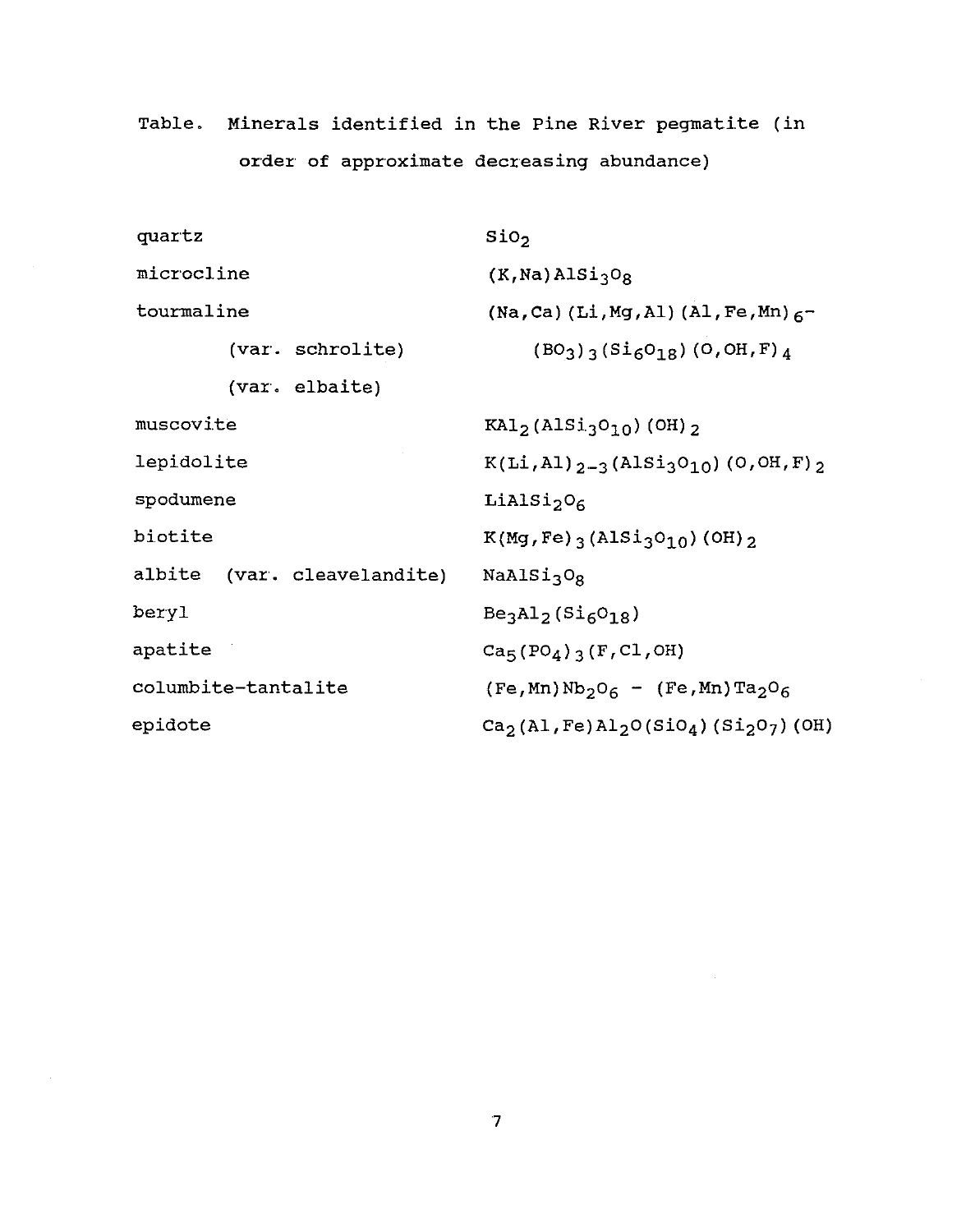#### REFERENCES

- Dutton, C. E., 1971, Geology of the Florence area, Wisconsin and Michigan: U. S. Geological Survey Professional Paper 633, 54 pages.
- Guilbert, J. M. and C. F. Park, Jr., 1986, The Geology of Ore Deposits: W. H. Freeman and Co., New York, p.489-507.
- Best, M. G., 1982, Igneous and Metamorphic Petrology: W. H. Freeman and Co., New York, 630 p.
- Greenberg, J. K., 1.983, Molybdenite in Wisconsin occurrence and potential: Geological and Natural History Survey, University of Wisconsin - Extension, Miscellaneous Paper 83-2, 36 p.
- Jahns, R. H., 1979, Gem bearing pegmatites in San Diego county, California- the stewart Mine, Pala District and the Himalaya Mine, Mesa Grande District: in Mesozoic Crystalline Rocks, Peninsula Range Batholith and Pegmatites, P. L. Abbott and V. R. Todd, editors, Department of Geological Sciences, San Diego st. Univ. (Field Guide, Annual Meeting of the Geological Society of America, 1979, San Diego, California) p. 1-38.
- Van Schmus, W. R., 1980, Chronology of igneous rocks associated with the Penokean orogeny in Wisconsin: Geological Society of America Special Paper 182, p. 159-168.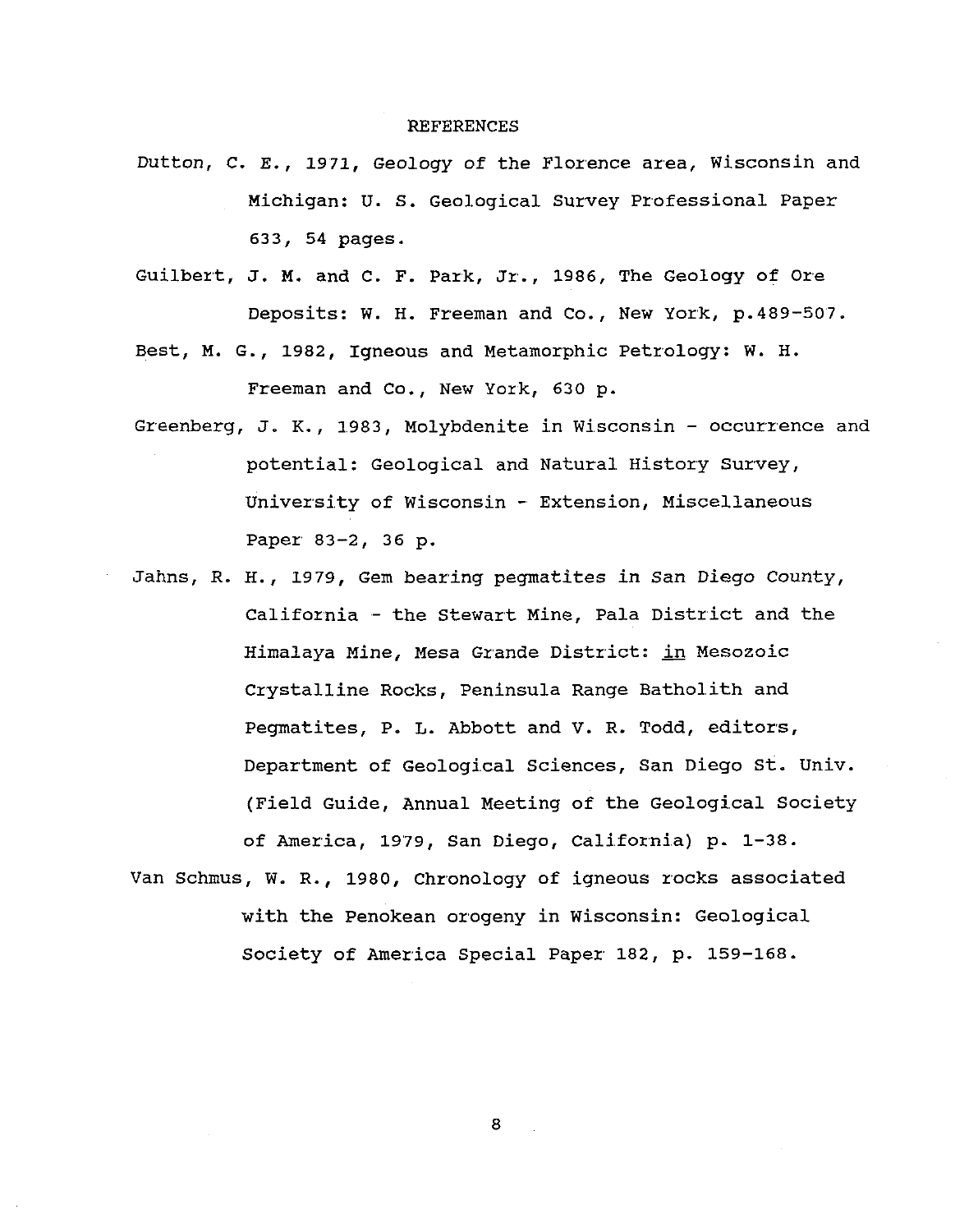### FIGURE CAPTIONS

- Figure 1. Location and generalized geological map of the Pine River pegmatite vicinity.
- Figure 2. Map showing the structure and geometry of the exposed portions of the Pine River pegmatite.
- Figure 3. Detail of mineralogical relationships and pegmatite zonation (locations are shown on Fig. 2); abbreviations are: ab - albite var. cleavelandite, apl - aplite, bct - bi-colored tourmaline, bgt - blue green tourmaline, lep - lepidolite, mic - microcline, mus - muscovite, pt - pink tourmaline,  $q$  - quartz, and spd - spodumene.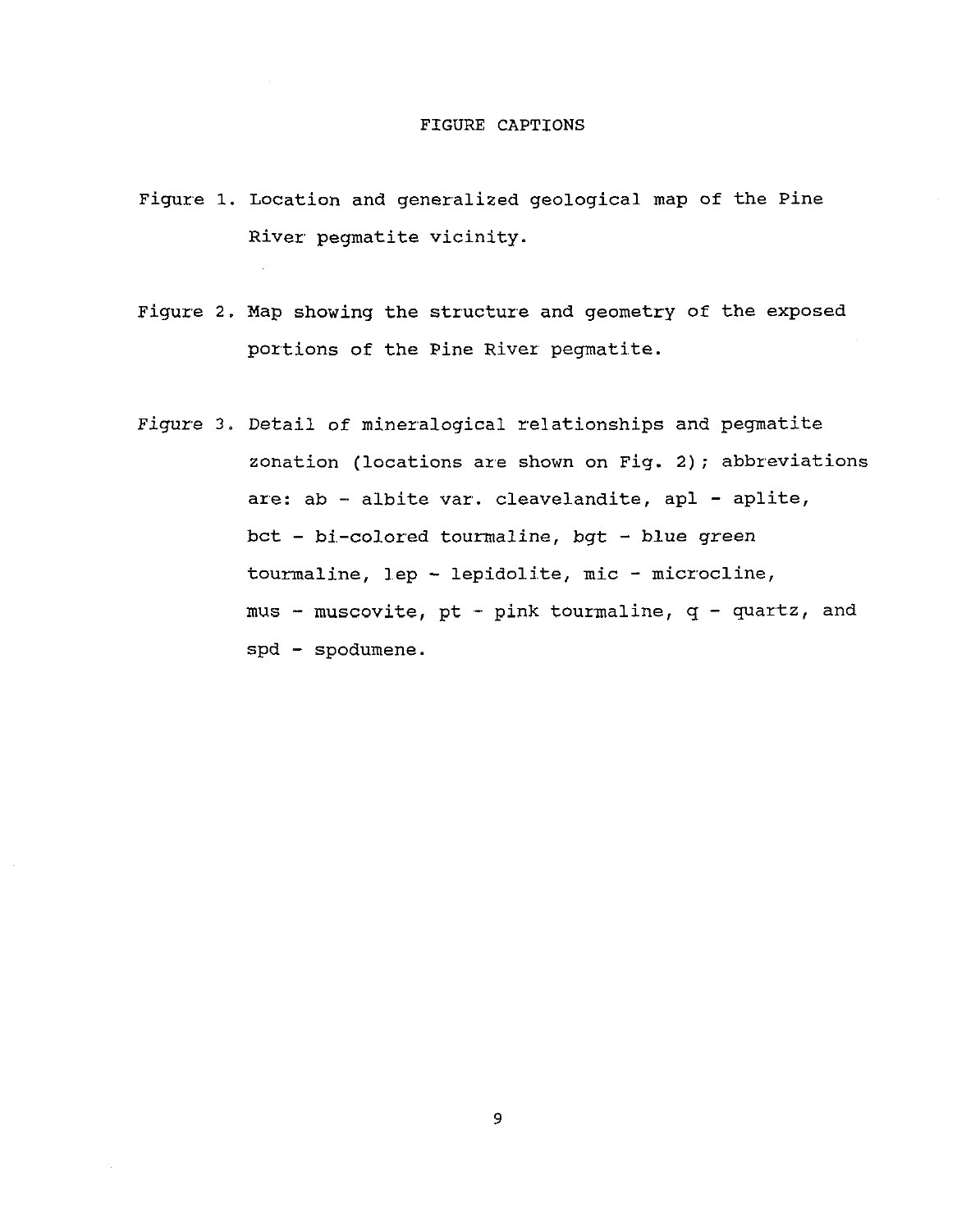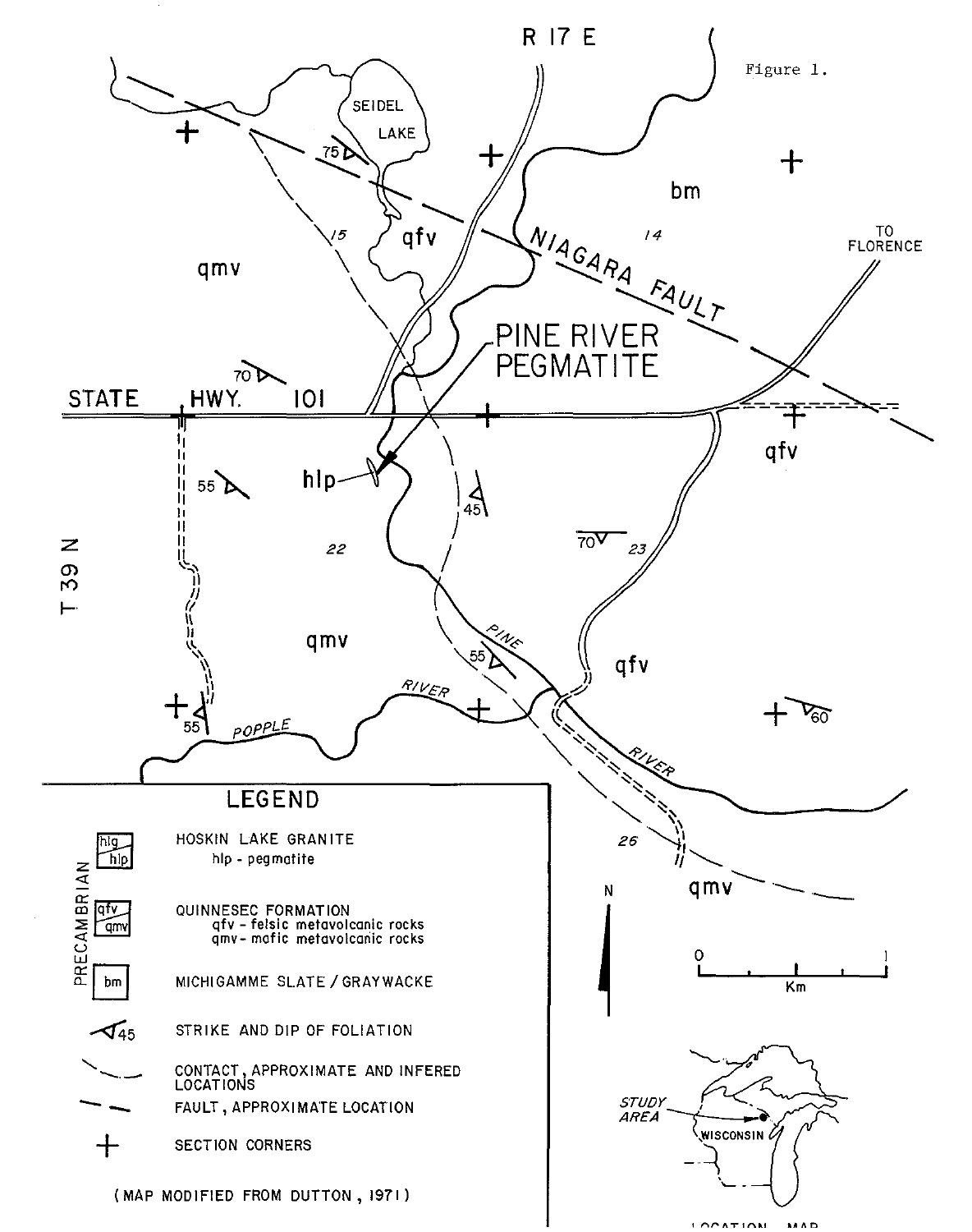